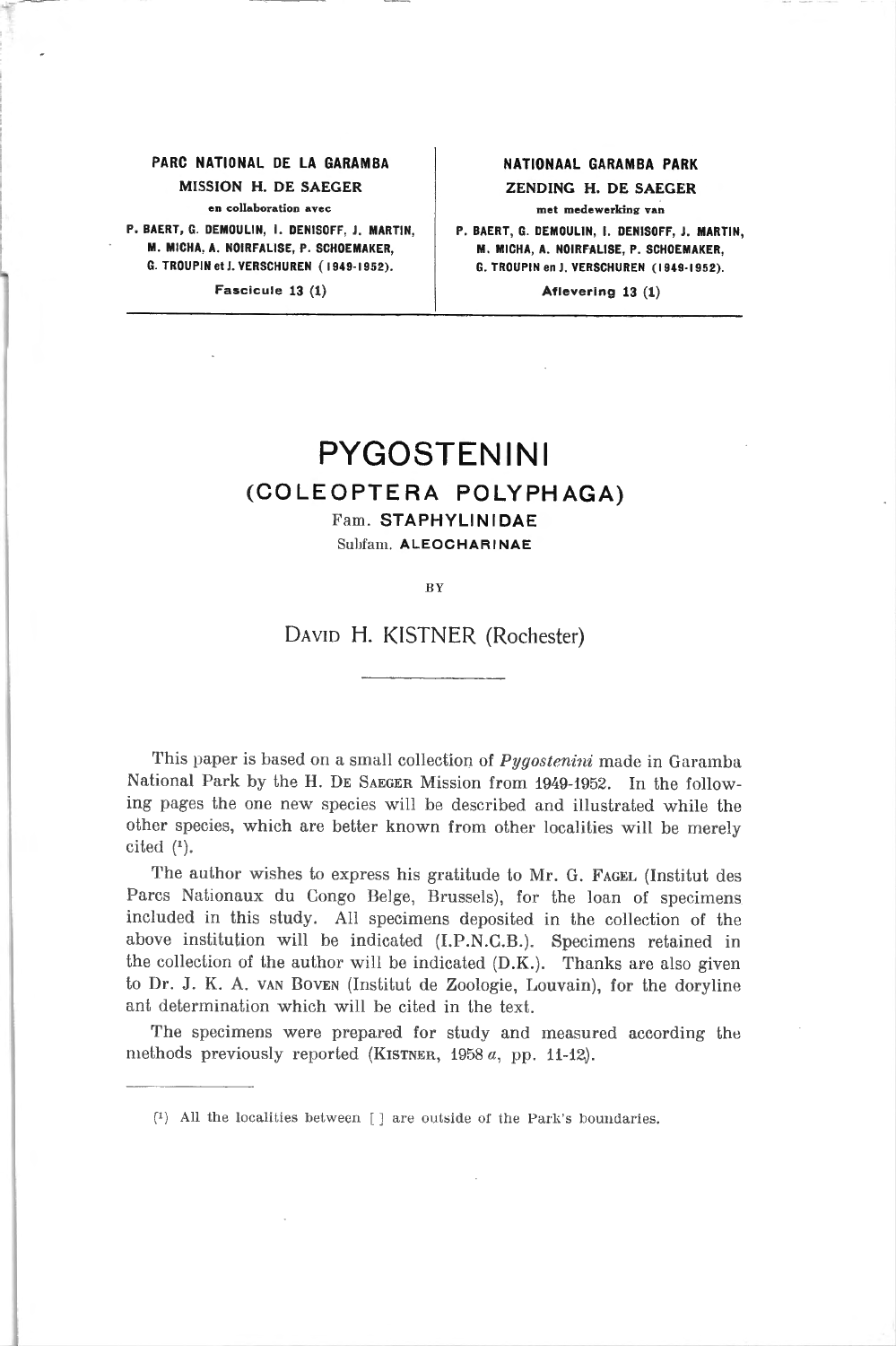#### $1.$  - Typhloponemys wittei  $\text{CAMERON}.$

- Pygostenus wittei CAMERON, Explor. Parc Nat . Albert, Miss. G. F. DE WITTE, 1933-1935, fase. 59, 1950, p. 44; Inst. Parcs Nat. Congo Belge, Brussels (Belgian Congo : Rutshuru, Albert National Park, no host). — TOTTENHAM, Ann. Mus. Roy. Congo Belge Tervuren, sér. in-8°, Zool., 51, 1956, p. <sup>230</sup> [Ruanda : Counterfort east of Muhavura, no host].
- Typhloponemys wittei Kistner, Explor. Parc Nat. Albert, Mission G. F. de Witte, 1933-1935, fase. <sup>91</sup> (1), 1958, pp. 4-5, figs. 2, 3, 4, <sup>9</sup> [Belgian Congo : Haut-Uele, Moto, no host], — Kistner, Ann. Mus. Roy. Congo Belge Tervuren, sér. in-8°, Zool., 68, 1958 «, p. 80 (no further localities added).

Material examined.  $-1 \uparrow$ : Aka, dense galery forest of Guinea type I, 15.V.1952; Coll. by H. De Saeger (3463) (i.P.N.C.B.).

Remarks. — De Saeger (1956) gives additional notes on the capture. The specimen was collected between 9-12:00 A.M. in eut grass and prunings frorn arborescent shrubs on the border of a ravine which had a dense cover of foliage.

#### 2. — Mimocete torpilla Fauvel.

Mimocete torpilla Fauvel, Rev. d'Ent., 18, 1899, p. 8; Inst. Roy. Sc. nat. Belg., Brussels, [Cameroons, no host]. — Wasmann, Ent. Mitt., 17, 1926, p. 116. — Tottenham, Ann. Mus. Roy. Congo Belge Tervuren, sér. in-8°, Zool., 51, 1956, p. 230 [Urundi : Bururi; Ruanda : Terr. Nyanza, Mahembe], — Kistner, Explor. Parc Nat. Upemba, Miss. G. F. de Witte et al., 1946-1949, fasc. <sup>49</sup> (4), <sup>1958</sup> b, p. <sup>38</sup> [Belgian Congo : riv. Kenia, no host]. — Kistner, Ann. Mus. Roy. Congo Belge Tervuren, sér. in-8°, Zool., 68, 1958a, pp. 136, 138, figs. 31 A; 32 B, G; 33 A, D, E, G; 34 D, E [plus additional synonymy contained therein and many localities in the Belgian Congo, Ruanda, Urundi, Northern Rhodesia, Tanganyika, Kenya, Mozambique, and the Union of South Africa],

Material examined.  $-$  2  $9$  9: II/gd/4, 24.V.1951; Coll. by H. DE SAEGER (1813), at light (I.P.N C.B.).

 $R$  e m a r k s . — The designation II/gd refers to section gd of the second biological cell. The désignation <sup>4</sup> refers to the ecological situation in which the specimen was taken, which in this case is herbaceous savanna (see maps and explanation given by De Saeger, <sup>1954</sup> and 1956).

#### 3. — Neopygostenus desaegeri n. sp.

#### (Figs. 1, 2.)

Head and pronotum shaped as in figure 1. Eye shape exactly as in Neopygostenus seeversi Kistner (1958 a, figure 35 E, p. 137). Color light reddish brown throughout, approaching yellowish. Dorsal surface of the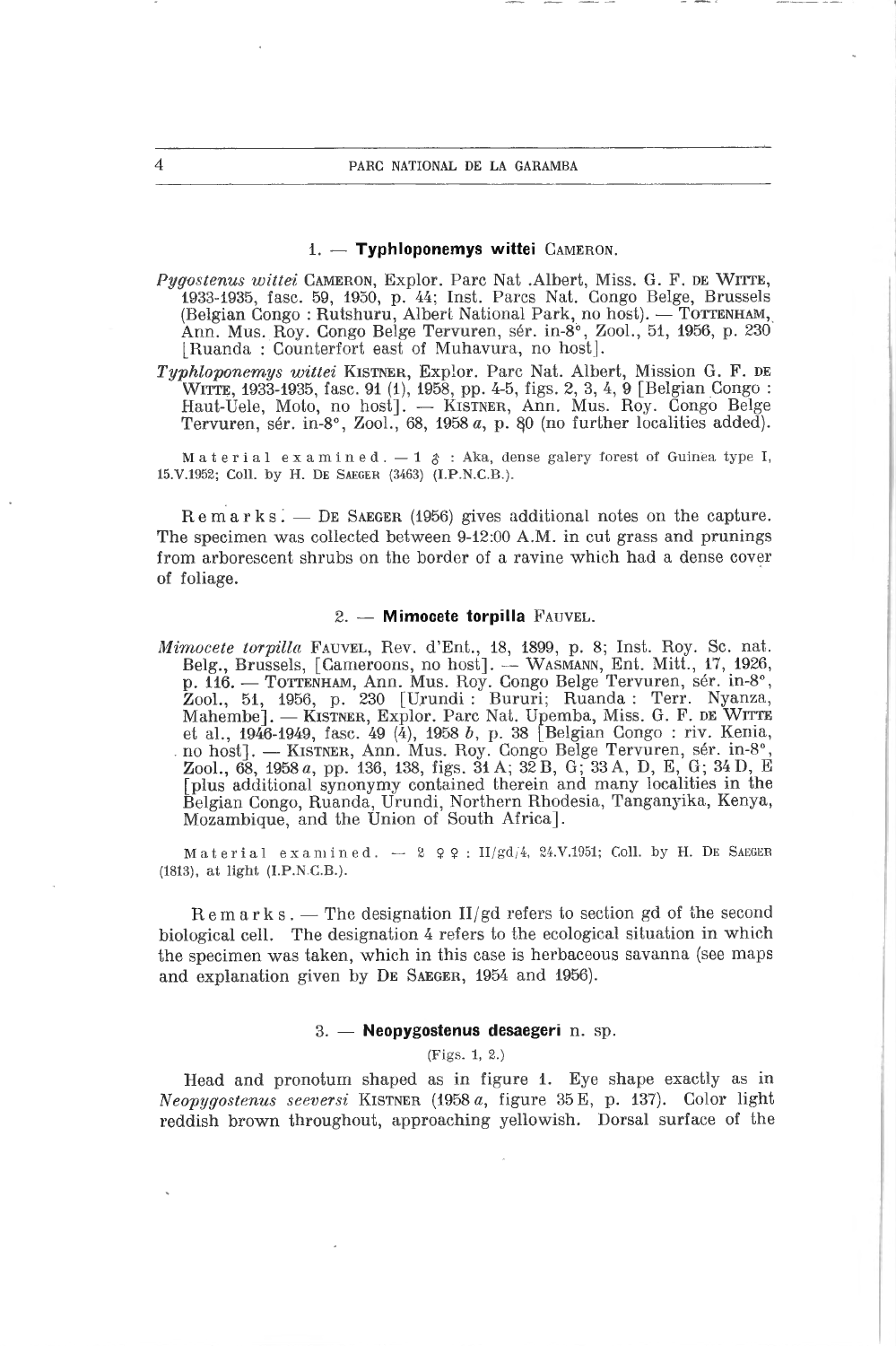#### nationaal garamba park 5

head, pronotum, and elytra shiny and setigerous; chaetotaxy of the head and pronotum as shown in figure 1. Spermatheca shaped as in figure 2. Male unknown.

Measurements. — Pronotum length, 0.38-0.39 mm.; elytra length, 0.49 mm.; eye length, 0.25-0.27 mm.; gula width, 0.12-0.13 mm.; interocular distance, 0.46 mm.; head length, 0.37-0.38 mm. Number measured, 2.



figs. 1, 2. — Neopygostenws desaegen n. sp. <sup>1</sup> : Head and pronotum; <sup>2</sup> : Spermatheca.

This species may be distinguished from all other species by the shape of the spermatheca. Identification will be facilitated by the use of the following key ;

- 1. Pronotum rounded, slightly wider than the head Neopygostenus flavus Cameron.
- -— Pronotum angular, as wide as or shorter than the head <sup>2</sup>
- 2. Spermatheca elongate, with the distal portion about twice as long as the longest axis of the bulbous portion  $\ldots$ ......... N. seeversi KISTNER.
- Spermatheca more compressed, wilh the distal portion about as long as the longest axis of the bulbous portion (fig. 2) ......  $N. desaegeri$  n. sp.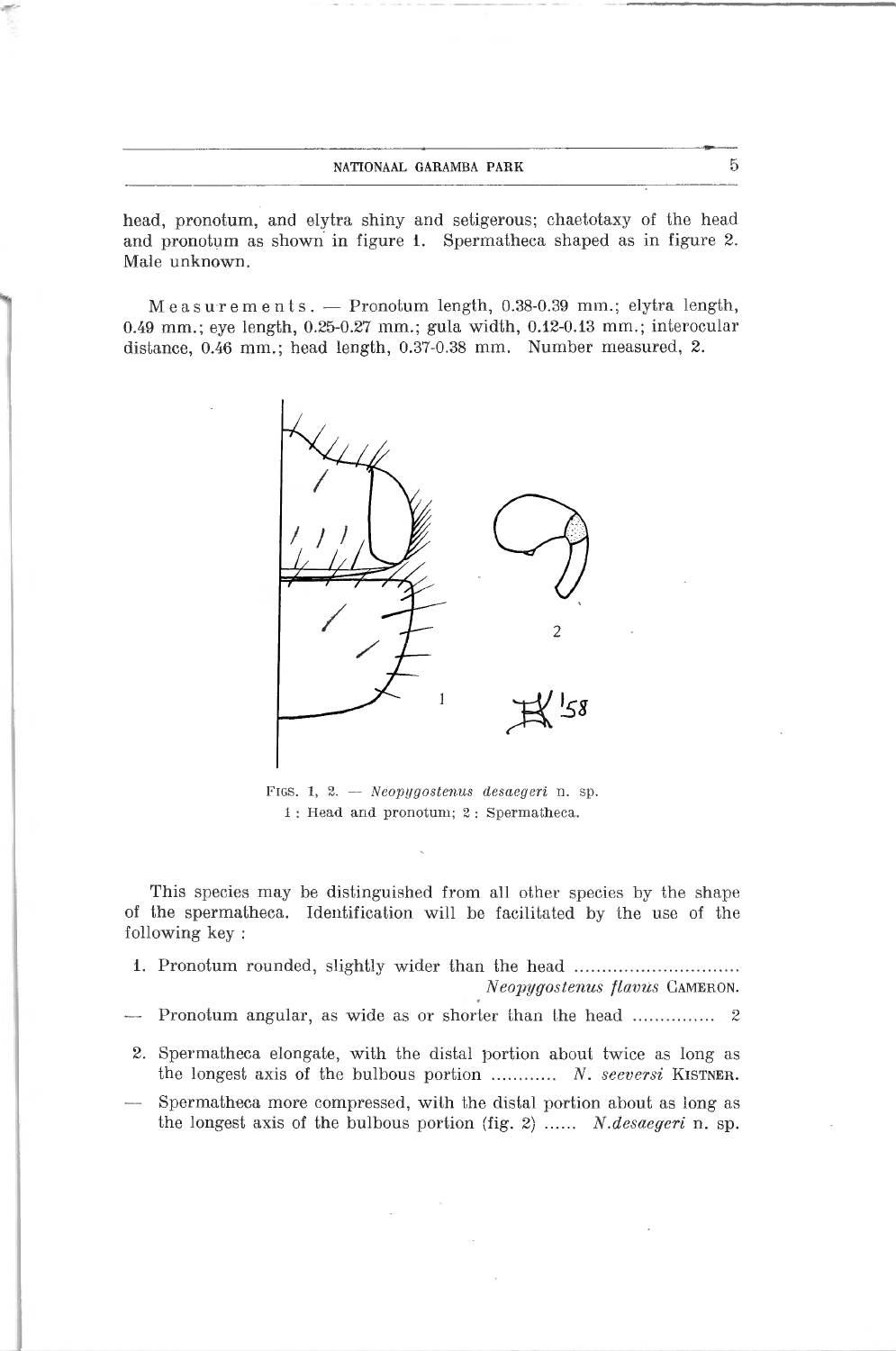$H \circ l \circ t \circ p \circ . - 9 : No. 3132, I/\circ/4, 10.V.1950, Coll. by H. DE SAEGER$ (No. 514). In the collection of the Institut des Parcs Nationaux du Congo Belge, Brussels.

 $\text{Paratype.} = 1 \text{ } \varphi : \text{same data as the holotype, (D.K.).}$ 

 $Remarks.$  — The designation  $I/O/1$  refers to the first biological cell and a specific locality at the border of the Bagbele camp (see DE SAEGER, 1956). The specimens were collected from a eoiony of ants that were in the process of changing their nest site. The ecological situation was wooded savanna. Fortunately specimens of the ants were mounted with the myrmecophiles. These were sent for détermination to Dr. J. K. A. van Boven, who provisionally identified the two workers as Aenictus weissi SANTSCHI. This is the first record of any host for any of the species of Neopygostenus.

> Department oe Biology. The University of Rochester.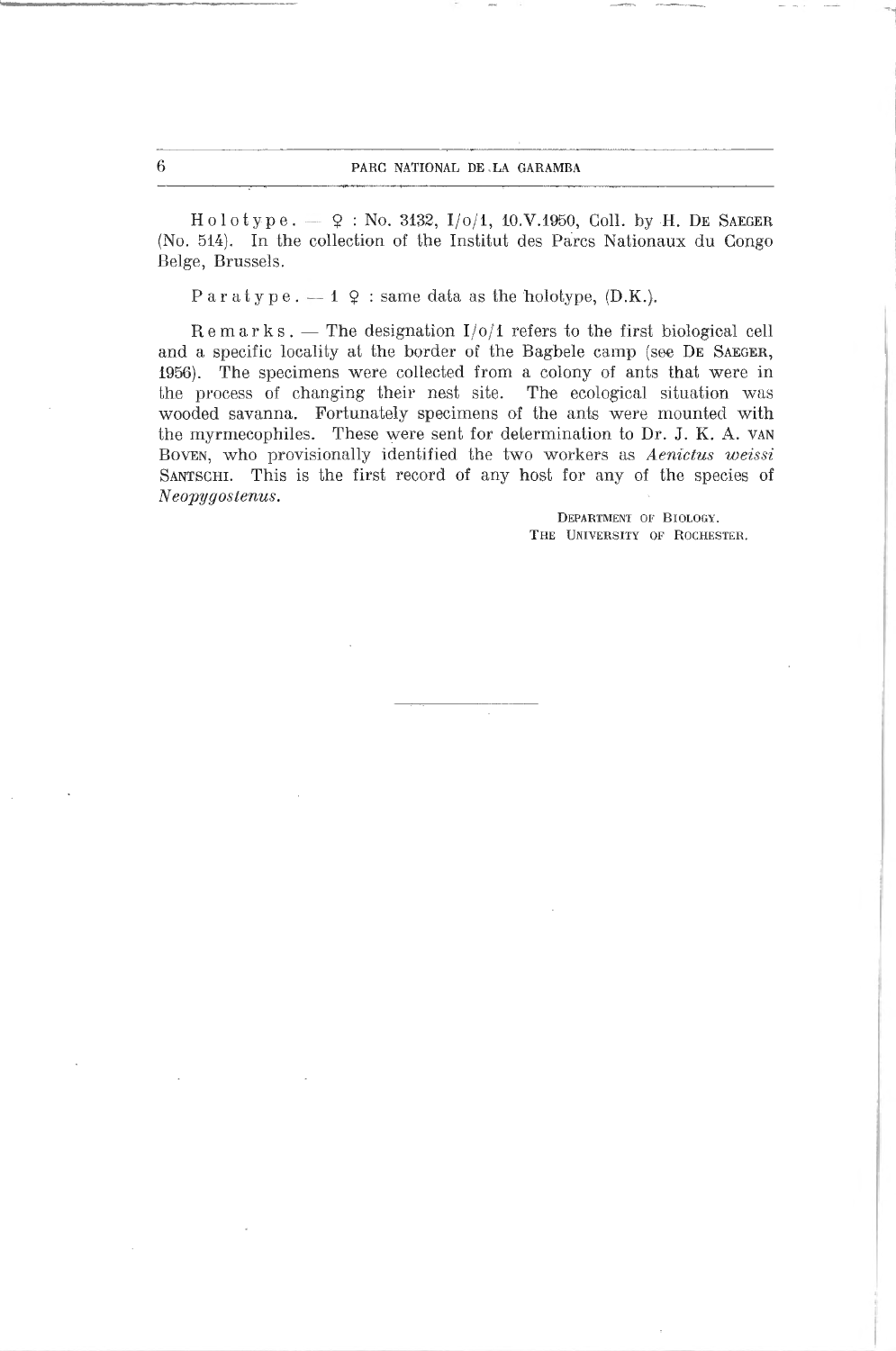#### NATIONAAL GARAMBA PARK 7

# BIBLIOGRAPHY.

Cameron, Malcolm, 1950, Staphylinidae (Coleoptera Polyphaga) [Explor. Pare Nat. Albert, Miss. G. F. de Witte (1933-1935), fase. 59, pp. 1-85].

DE SAEGER, H., 1954, Introduction (Explor. Parc Nat. Garamba, Miss. H. De Saeger et al., fase. 1, pp. 1-108, <sup>01</sup> plates, <sup>3</sup> maps).

— 1956, Entomologie, Renseignements éco-biologiques (Ibid., fase. 5, pp. 1-555, <sup>3</sup> maps).

Fauvel, A., 1899, Genres et espèces de Staphylinides nouveaux d'Afrique. III : Sur une Tribu nouvelle de Staphylinides (Pygostenini) et descriptions de genres et espèces (Rev. d'Ent., 18, pp. 1-44).

KISTNER, D. H., 1958, Revision of the Pygosteninae [Explor. Parc Nat. Albert, Miss. G. F. de Witte (1933-1935), fase. <sup>91</sup> (1), pp. 3-12],

— 1958a, The évolution of tlie Pygostenini (Coleoptera Staphylinidae) (Ann. Mus. Roy. Congo Belge, Tervuren, sér. in-8°, Zool., 68, pp. 1-198).

— 19580, Pygosteninae (Coleoptera Polyphaga), Fam. Staphylinidae [Explor. Parc Nat. Vpemba, Miss. G. F. de Witte et al. (1946-1949), fasc. <sup>49</sup> (4), pp. 33-40],

TOTTENHAM, C. E., 1956, Contributions à l'étude de la faune entomologique du Ruanda-Urundi (Mission P. Basilewsky, 1953), LXXXVII. Coleoptera Staphylinidae : Steninae, Xantholinae, Staphylininae, Tachyporinae and Pygosteninae (Ann. Mus. Roy. Congo Belge, Tervuren, sér. in-8°, Zool., 51, pp. 221-332).

Wasmann, Erich, 1926, Doryloxenus, Mimocete, Megaloxenus (Col., Staphylinidae, Pygosterinae, sic.). (261 : Reitrag zur Kenntnis der Myrmecophilen) (Ent. Mitteil., 15, pp. 113-116).